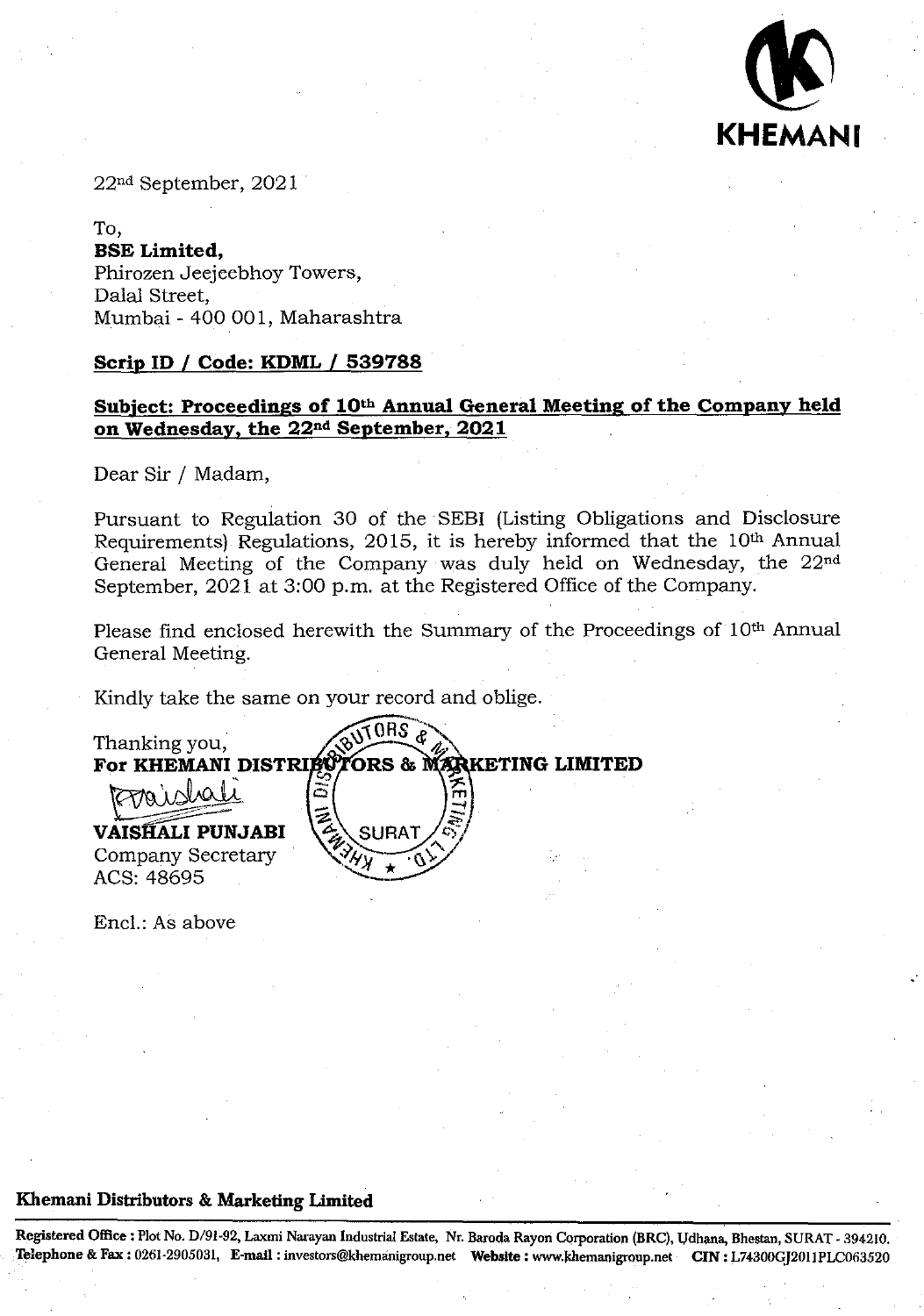

### **Summary of Proceedings of** 10th **Annual General Meeting of Khemani Distributors and Marketing Limited**

### **Following Directors were Present:**

Mr. Vijaykumar Khemani Mr. Amitkumar Khemani Mrs. Anupa Khemani Mr. Mukeshkumar Kabra Mr. Amit Jain

Chairman & Managing Director Whole Time Director & CFO Director Independent Director Independent Director

#### **In Attendance:**

Ms. Vaishali Punjabi

Company Secretary

### **Invitees:**

Mr. Bhaveshkumar Rawal

Secretarial Auditor and Scrutinizer

A total of 10 Members [including the Authorised Representatives] representing 96,43,200 Equity Shares [41.97%] has attended the Meeting in person.

Mr. Vijaykumar Khemani, Chairman & Managing Director of the Company took the Chair. He introduced the Directors present on the Dais and welcomed all the Members, Auditors, Scrutinizer and other Invitees of the Company at the 10<sup>th</sup> Annual General Meeting. The Chairman after ascertaining that the requisite number of Members were present to form a Quorum, called the Meeting to order.

Before taking up formal agenda of the Meeting for consideration of the Members, the Chairman shared the performance of the Company for the financial year 2020-21 with the Members. In his speech, the Chairman summarized the overall performance of the Company and drew a profile of the outlook of the Company. He also emphasized on the impact of Covid-19 on the Company's business.

The Chairman requested Ms. Vaishali Punjabi, Company Secretary to take forward the proceedings of Annual General Meeting further.

The Members were informed that the documents referred to in the Notice of AGM were available for inspection during thc Meeting.

With the permission of the Members present, Company Secretary declared that the Notice convening the Meeting was taken as read as the same were already circulated to the Members.

The Company Secretary further informed the Members that:



 $\sqrt{0RS}$  P. In compliance with provisions of Section 108 of the Companies Act, 2013, Rule 20 of the Companies (Management and Administration) Rules, 2014 and Secreterial Standards on General Meetings (SS-2) issued by the Institute of Company Secretaries of India, as amended, the Company was not mandatorily required to provide e-voting facility to its Members, as per the Exemptions available to SME Listed Companies. Hence, Company has not provided e-voting facility.

# **Khemani-Distributors & Marketing Limited**

**Registered Office: Plot No.** *D191-92,* **Laxmi Narayan Industrial Estate, Nr. Baroda Rayon Corporation (BRC), Udhana, Bliestan, SURAT - 394210.**  Telephone & Fax: 0261-2905031, E-mail: investors@khemanigroup.net Website: www.khemanigroup.net CIN: L74300GJ2011PLC063520